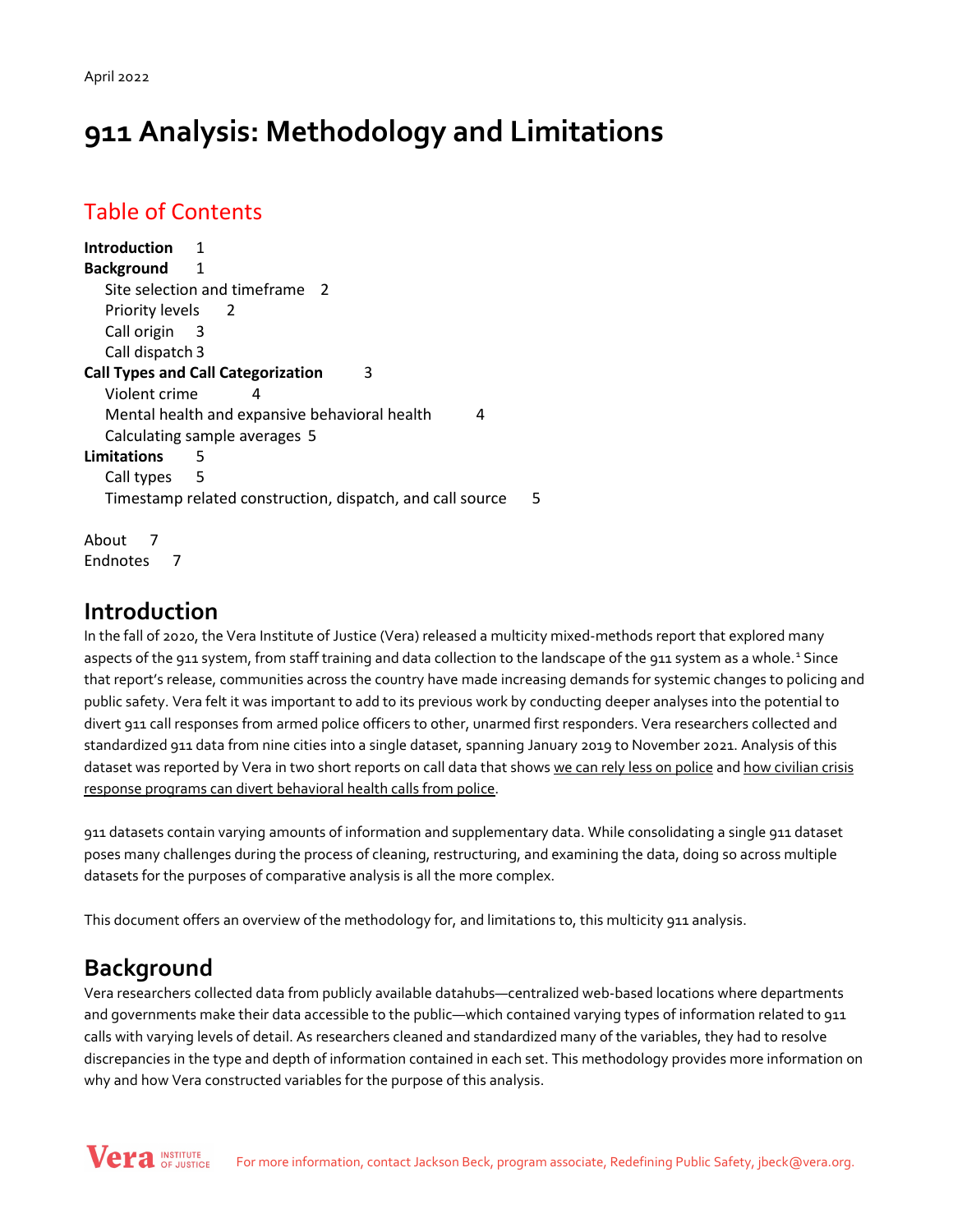#### **Site selection and time frame**

Although there are over 18,000 law enforcement agencies across the county, a majority of them do not release publicly available data and very few release any 911 data at all, much less incident-level data. As a result, there were a limited number of cities from which to pull data. Vera researchers selected the nine cities featured in this analysis due to their sizes, availability of incident-level data, and inclusion of specific variables—including priority levels (that is, codes that describe the urgency of response needed) and variables related to call origin.

Vera chose January 2019 as the data starting point. Vera considered this start date to be meaningful when taking into account the many events that happened during 2020 and 2021 that could drastically change how people were using 911, including: the COVID-19 pandemic, shelter in place requirements, loss of employment, and the national protests and demands for police reform following the murder of George Floyd. The end date for each city's dataset varies as researchers included the most recent data available as of November 11, 2021, and there is variation in the time it takes for each jurisdiction to upload data.

#### Figure 1

#### **Timeline and Scope of Nine Cities Analyzed**

| City            | Agency                              | <b>Timeline</b>                |
|-----------------|-------------------------------------|--------------------------------|
| Baltimore, MD   | <b>Baltimore Police Department</b>  | January 2019 to November 10,   |
|                 |                                     | 2021                           |
| Burlington, VT  | <b>Burlington Police Department</b> | January 2019 to November 10,   |
|                 |                                     | 2021                           |
| Cincinnati, OH  | Cincinnati Police Department        | January 2019 to November 10,   |
|                 |                                     | 2021                           |
| Detroit, MI     | <b>Detroit Police Department</b>    | January 2019 to November 10,   |
|                 |                                     | 2021                           |
| Hartford, CT    | Hartford Police Department          | January 2019 to March 11, 2021 |
|                 |                                     |                                |
| New Orleans, LA | <b>New Orleans Police</b>           | January 2019 to November 10,   |
|                 | Department                          | 2021                           |
| New York, NY    | New York City Police                | January 2019 to September 29,  |
|                 | Department                          | 2021                           |
| Seattle, WA     | Seattle Police Department           | January 2019 to November 10,   |
|                 |                                     | 2021                           |
| Tucson, AZ      | <b>Tucson Police Department</b>     | January 2019 to October 30,    |
|                 |                                     | 2021                           |

## **Priority levels**

"Priority levels" are levels assigned by call-takers that lend insight into the risk and urgency of a specific call. Priority levels help dispatchers determine the number of officers needed and how quickly they need to respond to a call, giving them the ability to prioritize the many calls in the dispatch queue. Priority levels differed across the jurisdictions featured in this analysis as some places used colors, numbers, letters, or a combination of the three to assign the priority of a call. Nonetheless, each city shared at least one priority level with the classification "emergency," or language similar to that.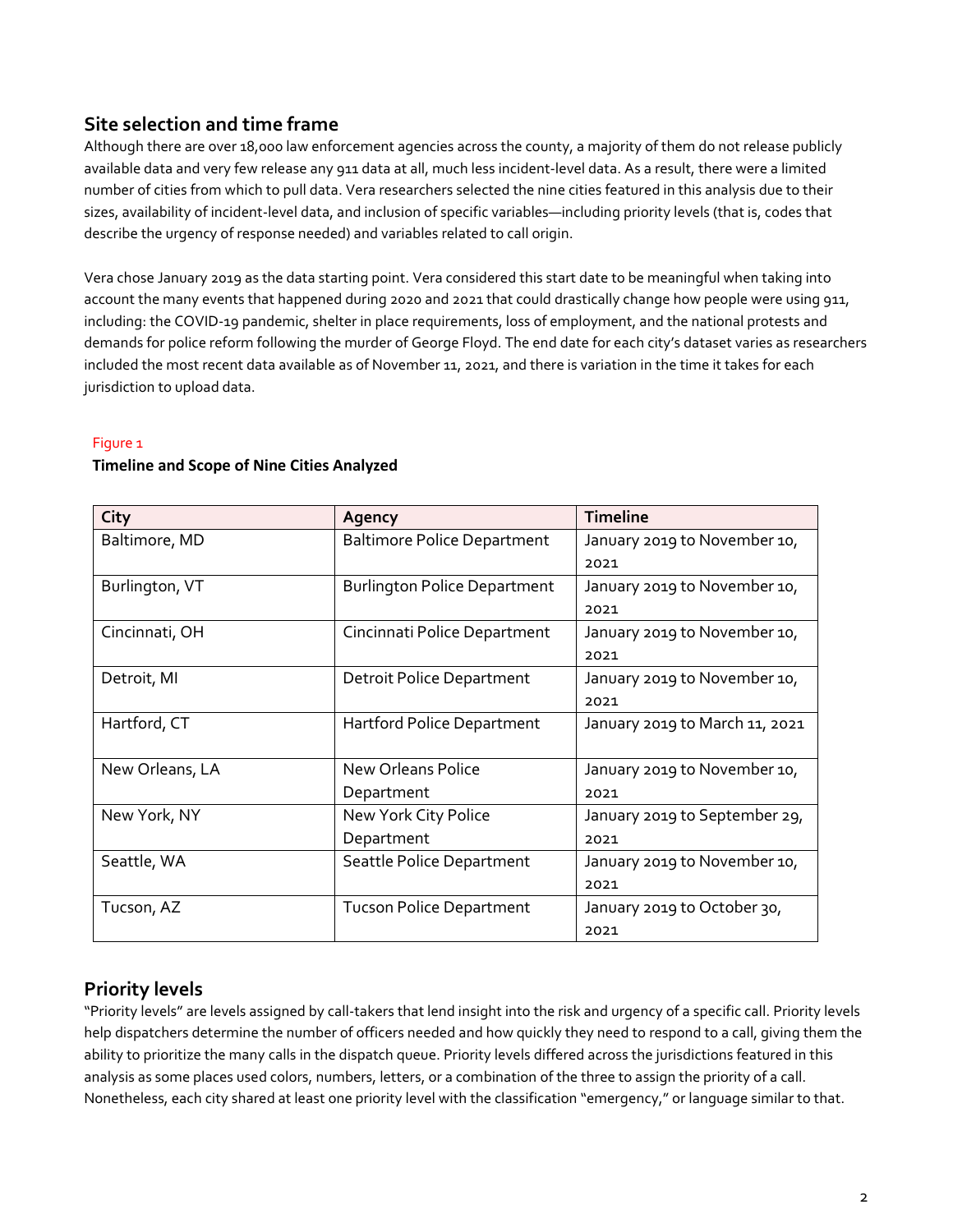With the inclusion of these priority types in every jurisdiction, Vera researchers produced a new *top priority* variable. This allowed for direct comparison of the most urgent and severe calls. Assuming that these calls will always require a police response, Vera could then remove them from estimates of the percentage of calls in each jurisdiction that could likely be diverted. When some degree of ambiguity existed as to whether a jurisdiction's code related to an immediate threat to life or imminent danger, researchers assumed greater risk and severity. This conservative approach resulted in a possible overestimation of the number of calls ineligible for diversion from police response.

#### **Call origin**

All the datasets in Vera's analysis contain 911 calls initiated by the public, officer-initiated events, and logistical or systemrelated calls. As such, researchers had to filter out the latter two categories to focus on how community members are using 911. In many places, officers report their actions and movements to the 911 communications centers. As a result, these events are recorded in the same datasets as 911 calls for service. Six of the nine city datasets had a dedicated tag that captured the origin of the call, and three cities did not. Fortunately, other variables in these three locations' datasets contained supplementary information that made it possible to determine if the call came via 911.

Researchers utilized two approaches to remove suspected officer-initiated instances.

- 1. **Removal of call types that clearly cannot be initiated by the public.** Examples of this include calls that are identified in the system as being related to proactive or hotspot policing, routine officer activities (such as officer use of latrine), system tests, administrative duties, and audits.
- 2. **Timestamp analysis.** Datasets in many jurisdictions include timestamps for call-related events. For jurisdictions with data that did not include a call initiation variable, researchers looked at patterns in these timestamps to identify which calls were officer-initiated. These patterns included, for example, instances for which the data was missing timestamps for call origin and dispatch but that had values for arrival and event closure times.

## **Call dispatch**

For their analysis, Vera researchers needed to delineate which calls resulted in a police dispatch. However, only one city in Vera's nine-city analysis shared data that included a specific variable indicating whether an officer was "dispatched" in response to a call. To resolve this, Vera researchers looked for calls with both a dispatch timestamp and an arrival timestamp, which provided confirmation of both dispatch and officer arrival. While a dispatch timestamp alone may have initially indicated that an officer was dispatched, many calls did not have an arrival stamp, and many others had a dispatch and closure time that were the same. Researchers assumed that an officer was not dispatched in these instances. This approach allowed researchers to identify calls that resulted in officer dispatch in four additional sites.

# **Call Types and Call Categorization**

Call types and call descriptions give researchers invaluable insight into the specifics of situations that people are bringing to the attention of 911 operators. Similar to all other variables, there is a lack of consistency across sites. To standardize call description variables, Vera researchers created new call type categorization variables. Through this process, the researchers assigned more than 10,000 call description variables from nine cities to seven general categories: violent crime, property crime, traffic, other crimes, non-criminal, mental health, and expansive behavioral health. Placing calls into these categories streamlined researchers' ability to examine the circumstances for which community members called 911.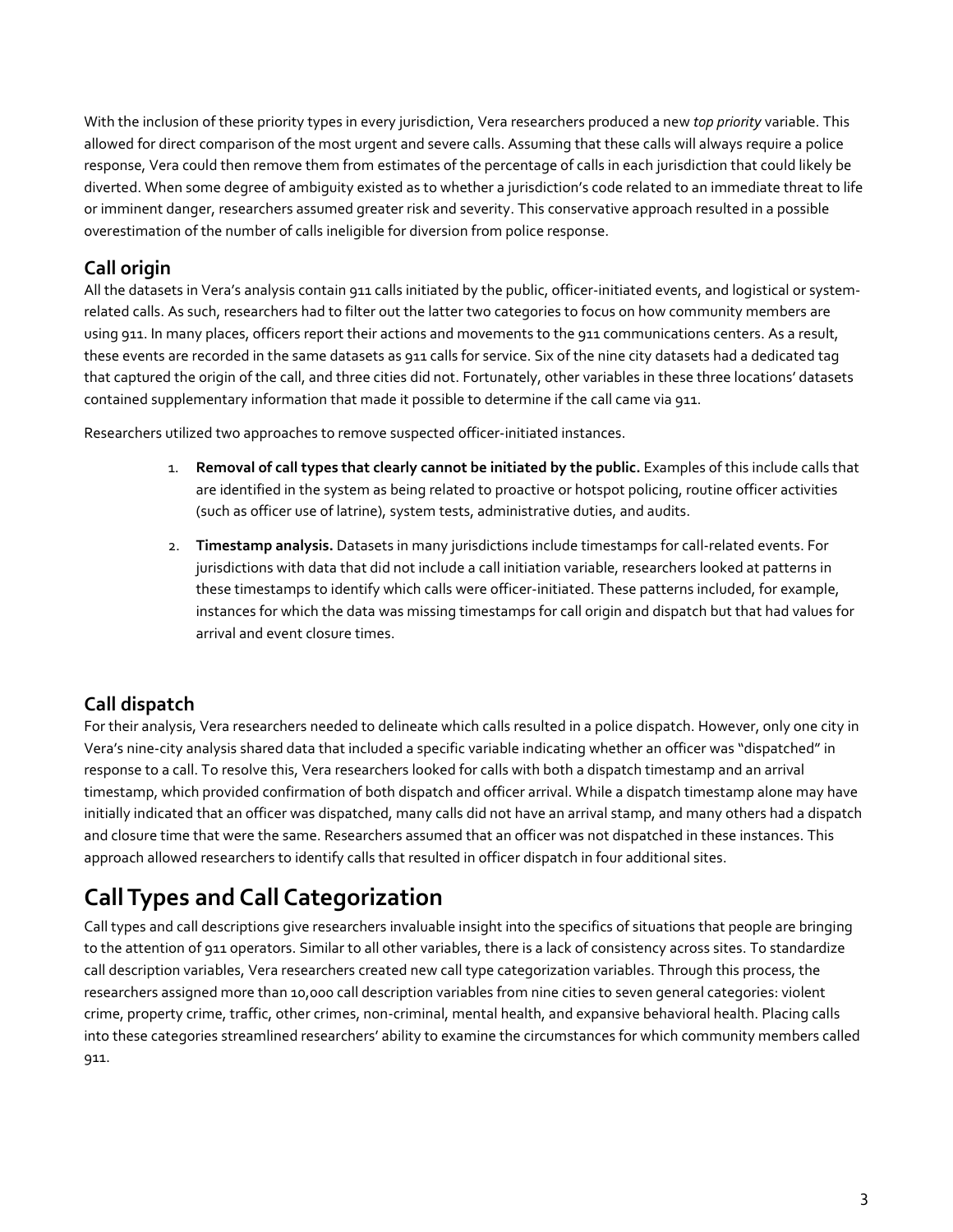Two call types were particularly important to Vera's analysis: calls relating to violent crimes and those relating to mental and behavioral health issues.

## **Violent crime**

Researchers relied in part on the FBI's Uniform Crime Report (UCR) definition of violent crime to determine the 911 calls that belong in this category.[2](#page-6-1) Although call-takers do not use the exact categories of UCR, the FBI UCR definition of violent crime serves as a framework for standardization across law enforcement agencies nationally. As such, Vera researchers assigned calls related to homicide, robbery, aggravated assault, and rape to this category. Since 911 call-takers use scales of assault severity rather than simple assault or aggravated assault, Vera researchers included some assaults that are not specifically labeled as aggravated assaults within the category of "violent crime." Vera researchers also included within the category of violent crime any incidents of domestic violence that involved one of the aforementioned UCR-identified violent crimes, as these would be ineligible for a non-police response.

#### **Mental health and expansive behavioral health**

For the analysis presented in ["911 Analysis: How Civilian Crisis Responders Can Divert Behavioral Health Calls from Police,](https://www.vera.org/downloads/publications/911-analysis-civilian-crisis-responders.pdf)" Vera researchers relied on two categories in particular: "mental health" and "expansive behavioral health."

#### Figure 2

#### **Call Types Related to Mental Health and Expansive Behavioral Health Categories**

| A. Mental Health                           | <b>B.</b> Expansive Behavioral<br><b>Health</b>                                                                                                                               |
|--------------------------------------------|-------------------------------------------------------------------------------------------------------------------------------------------------------------------------------|
| Mental Health                              | All mental health categories in                                                                                                                                               |
| <b>Mental Illness</b>                      | column A, plus:                                                                                                                                                               |
| <b>Mentally Disturbed</b>                  | Assist/Assistance Needed                                                                                                                                                      |
| Suicidal                                   | <b>Trespass</b>                                                                                                                                                               |
| Disturbed Individual                       | Disturbance                                                                                                                                                                   |
| <b>Emotionally Disturbed</b><br>Individual | Indecent Exposure and<br>Lewdness<br><b>Unwanted Person</b><br><b>Intoxicated Person</b><br><b>Alcohol and Drunkenness</b><br>Disorderly<br>Wellbeing<br><b>Welfare Check</b> |
|                                            | Check                                                                                                                                                                         |

The first mental health category only includes call types that are directly coded as related to mental health (see Figure 2). Some researchers have used only this category in their analyses of 911 calls and, as a result, have concluded that the introduction of non-police emergency responders for people experiencing mental health crises would have a minimal effect on the number of 911 calls that require a police response. However, civilian crisis responders can attend to a range of calls related to mental health or behavioral health needs, including situations that may be classified as other call types due to the presenting behavior of people in need of support.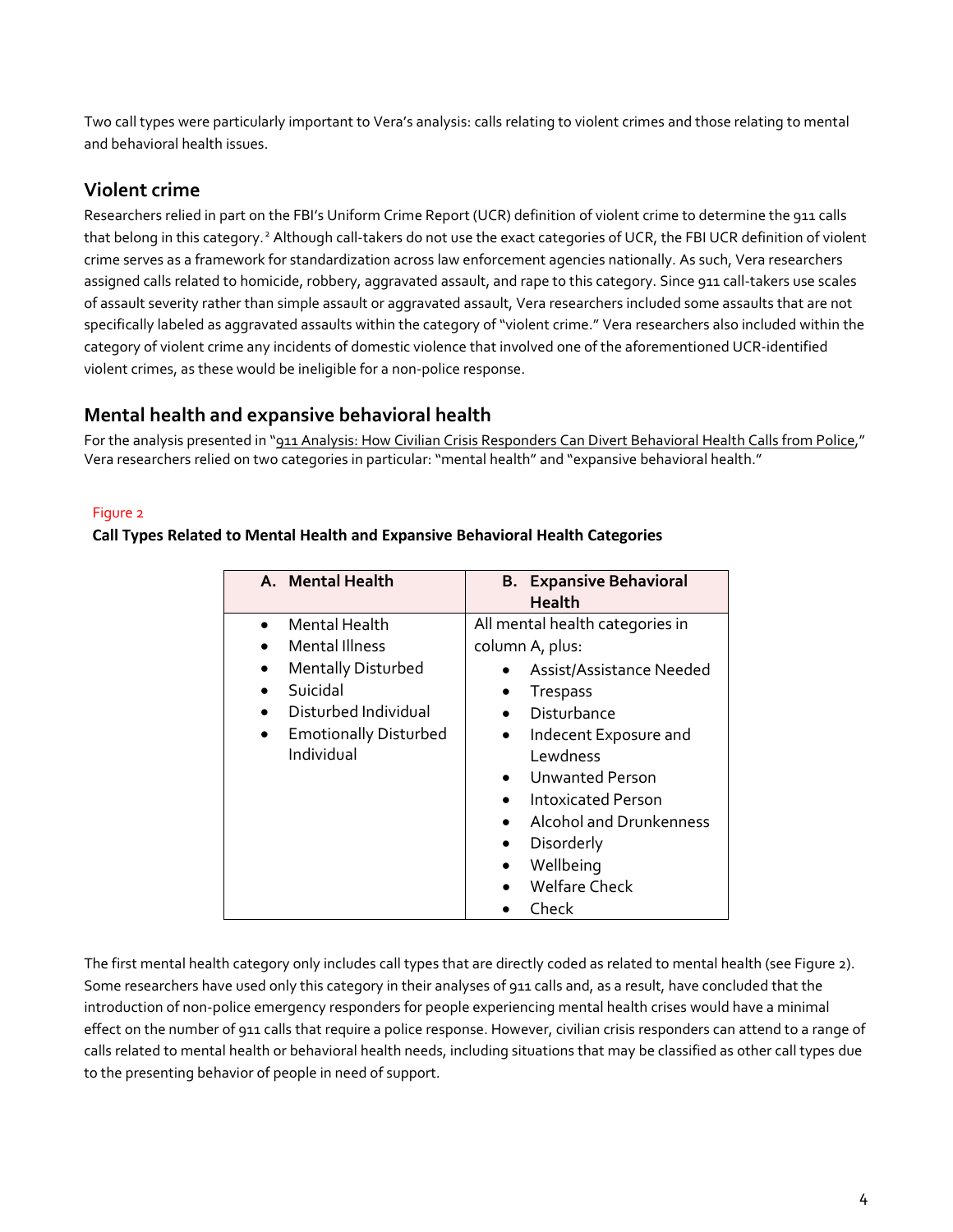Vera researchers constructed the "expansive behavioral health" category by looking at crisis response programs that respond to numerous call types outside of the narrow "mental health" category. For example, the Support Team Assisted Response (STAR) program in Denver, Colorado, dispatches teams of EMTs and mental health clinicians to "assist," "intoxicated person," "welfare check," "indecent exposure," "trespass unwanted person," and "syringe disposal – HRAC" calls. [3](#page-6-2) Additionally, the longstanding CAHOOTS program in Eugene, Oregon, is often called upon to handle calls involving "disorderly subjects" as well, so these are also included in the expansive behavioral health category. [4](#page-6-3) It is worth noting that the label of "disorderly" implies criminal behavior while obscuring underlying behavioral health issues that civilian responders are better equipped than police to address.

Researchers removed calls from the "mental health" and "expansive behavioral health" categories if they *also* had a "top priority" designation. Although researchers removed calls categorized as "suicidal" if they involved violent action or weapons possession, suicide-related calls that did not pose an immediate safety risk to others were included, even when they were categorized as "top priority," because civilian crisis responders are specially trained in de-escalation and are better equipped than police to intervene when these situations arise.<sup>[5](#page-6-4)</sup>

The names and naming conventions of similar call types often differ across jurisdictions, and because 911 operators may be inconsistent in labeling similar call types, Vera researchers included many variations of key call types to ensure they were included in the analysis. This variability along with limited additional information, such as a lack of call subcategories or call notes, resulted in only the most apparent summary call types being included, which means the number of calls to which a civilian crisis response team could respond may be underestimated in this analysis.

## **Calculating sample averages**

All averages displayed in Vera's analyses are averages of site values; they are not a total population mean. Vera researchers did this to avoid skewed results based on different volumes of 911 calls across the cities. If researchers used a total population mean, data from larger cities like New York City would bias the statistics toward the characteristics of the largest locales.

# **Limitations**

The majority of the limitations researchers saw in the data resulted from inconsistencies in data collection practices and human error. While many 911 variables are tied to automated systems—such as GIS (geographic information system) mapping—priority levels, call types, and certain timestamps are assigned by call-takers and are therefore informed by their training and situational understanding, which varies greatly from person to person. This can result in the assignment of priority levels or call types that do not accurately capture the nature of the situation. More specific data-related limitations are highlighted below.

## **Call types**

The information that call-takers receive and collect varies. This can lead to different call type classifications for similar calls. This variation makes it difficult to consistently capture all calls related to mental health or behavioral health. Many behavioral health–related calls are classified under other call types such as disturbance calls, wellbeing checks, or trespassing. While Vera included many of these calls within the "expansive behavioral health" category, it is not possible to capture every call related to behavioral health needs. As a result, Vera researchers are confident that this analysis undercounts the number of calls that are mental health or behavioral health related.

## **Timestamp related construction, dispatch, and call source**

Only six of the nine cities in Vera's sample had a call source variable (indicating if a call was officer-initiated or a 911 call), and five had dispatch variables (indicating whether an officer was dispatched). In the remaining cities, it was necessary for Vera to construct these variables using timestamp variables, as described above. The construction of these new variables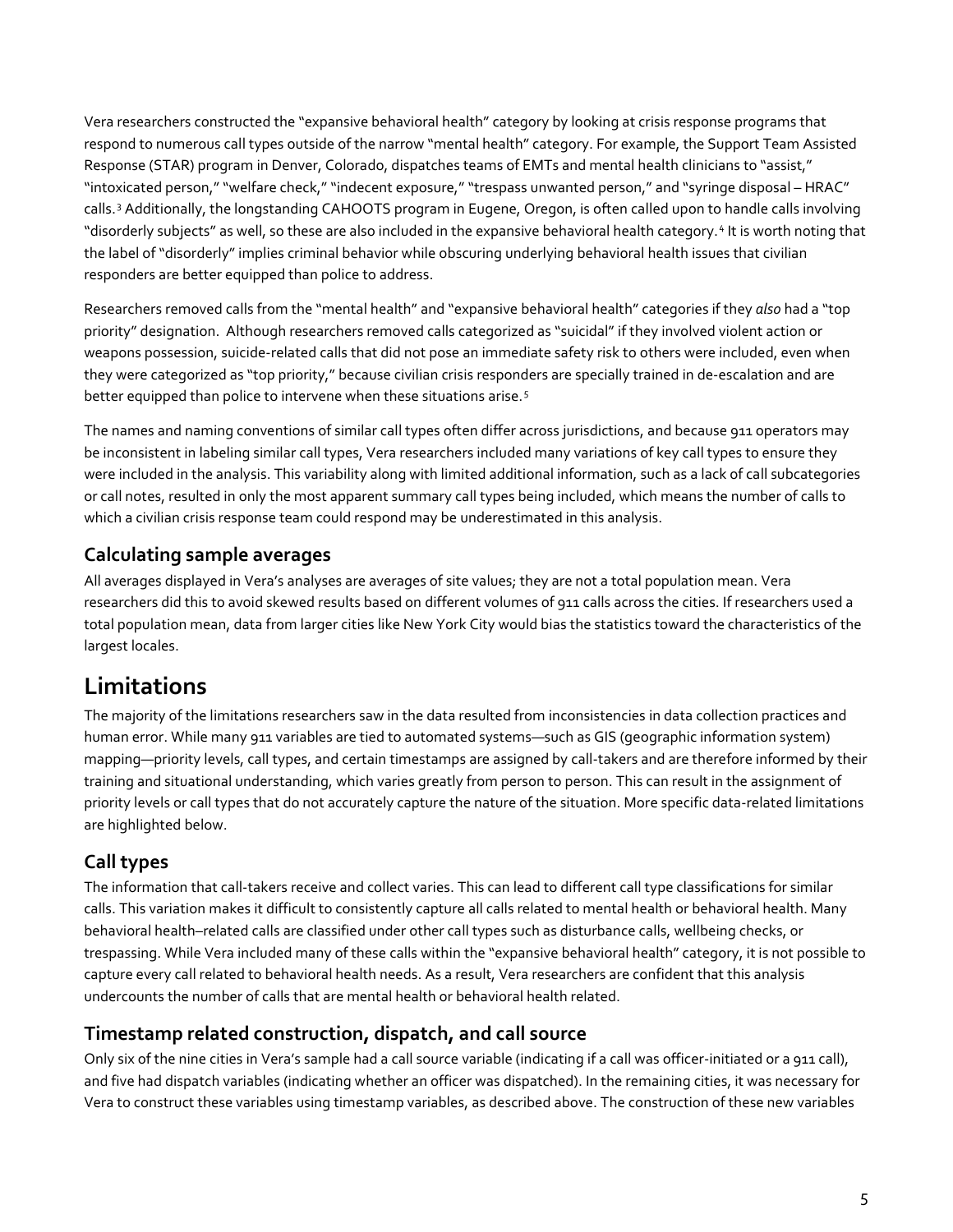can only be as valid as the data provided, and system glitches or police department policies for assigning timestamps may have skewed the data.

It is possible that the researchers erroneously removed some 911 calls from the datasets after incorrectly identifying them as being officer-initiated. Researchers selected calls for removal when they had identical time stamps; however, identical time stamps may have been the result of missing information or system errors. Thus, the sample may underrepresent the true number of 911 calls.